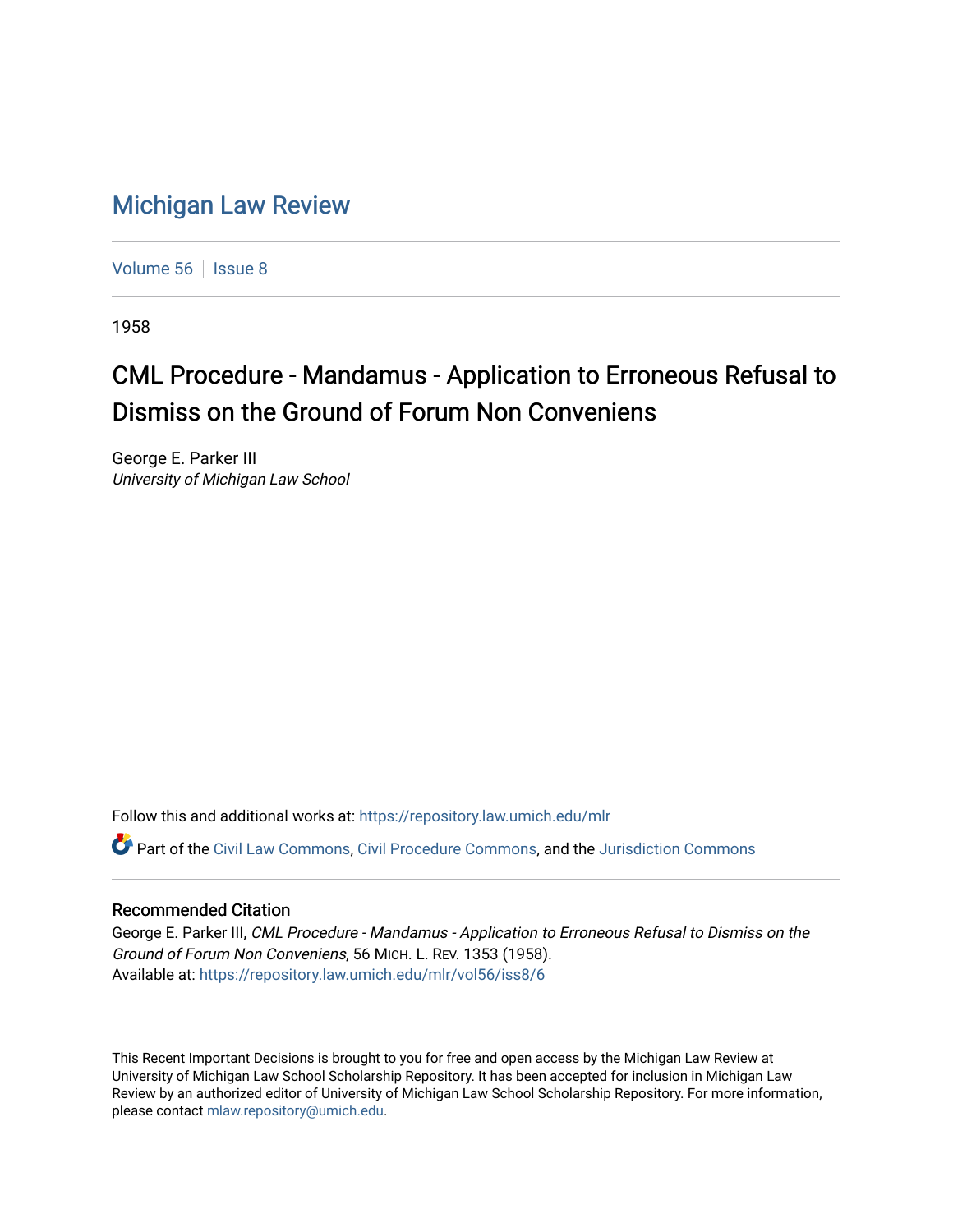#### RECENT DECISIONS

CIVIL PROCEDURE-MANDAMUS-APPLICATION TO ERRONEOUS REFUSAL TO DISMISS ON THE GROUND OF FORUM NON CONVENIENS-Petitioner railroad, defendant in a suit brought in Illinois under the Federal Employers' Liability Act,1 moved to dismiss on the ground of forum non conveniens. The accident occurred in New Mexico, and none of the parties or witnesses was a resident of Illinois. The railroad, however, did business in Illinois as well as in other states, and had its principal offices and legal staff in Chicago. Upon denial of the motion to dismiss, the railroad, on original petition to the Supreme Court of Illinois, sought a writ of mandamus to compel dismissal. *Held,* writ denied, two justices dissenting. Mandamus will not lie to review or modify the exercise of judicial discretion on the question of forum non conveniens, and for mere error, however gross or manifest, the appropriate remedy is appeal. *People ex rel. Atchison, Topeka and Santa Fe Railway v. Clark,* 12 Ill. (2d) 515, 147 N.E. (2d) 89.

Although it is well settled that mandamus is available to compel the performance of a ministerial act where the duty is clear,<sup>2</sup> the writ is generally not available when the act is discretionary in character.3 Where the doctrine of forum non conveniens is recognized, $4$  it requires an application of judicial discretion, being a refusal to take jurisdiction under certain circumstances in the interests of justice although the necessary jurisdictional and venue requirements are met.<sup>5</sup> In light of these principles, the majority opinion in the principal case concluded that mandamus will not lie if discretion has in fact been exercised.<sup>6</sup> The underlying rationale in this and similar situations is a policy of not allowing appeal from interlocutory orders, a practice designed to avoid prolonged litigation and piecemeal review. Prior to the ruling in the principal case, the Supreme Court of Oklahoma dealt with this precise issue in an action on the same claim and held that whereas mandamus is generally not available to control

1 35 Stat. 65 (1908), as amended, 45 U.S.C. (1952) §51 et seq.

<sup>2</sup>E.g., People ex rel. Iasello v. McKinlay, 409 Ill. 120, 98 N.E. (2d) 728 (1951); People ex rel. Jacobi v. Nelson, 346 Ill. 247, 178 N.E. 485 (1931).

3 E.g., State v. Phelps, 67 Ariz. 215, 193 P. (2d) 921 (1948); People ex rel. Elliott v. Juergens, 407 Ill. 391, 95 N.E. (2d) 602 (1950); People ex rel. Clark v. McRoberts, 100 Ill. 458 (1881). See also FERRIS, EXTRAORDINARY LEGAL REMEDIES, MANDAMUS §206 (1926).

<sup>4</sup>The doctrine has been adopted in fourteen states either by statute or judicial decision. 56 MICH. L. REv. 439 (1958), note 2, collects the cases from the respective jurisdictions. The federal courts have a similar doctrine under the judicial code. See note 10 infra.

5 Price v. Atchison, Topeka & Santa Fe Ry. Co., 42 Cal. (2d) 577, 268 P. (2d) 457 (1954); Weed v. Smith, 15 N.J. Super. 250, 83 A. (2d) 305 (1951); J. H. Rhodes & Co. v. Chausovsky, 137 N.J.L. 459, 60 A. (2d) 623 (1948).

6 When discretion has not been exercised, mandamus is the appropriate remedy. Principal case at 520-521.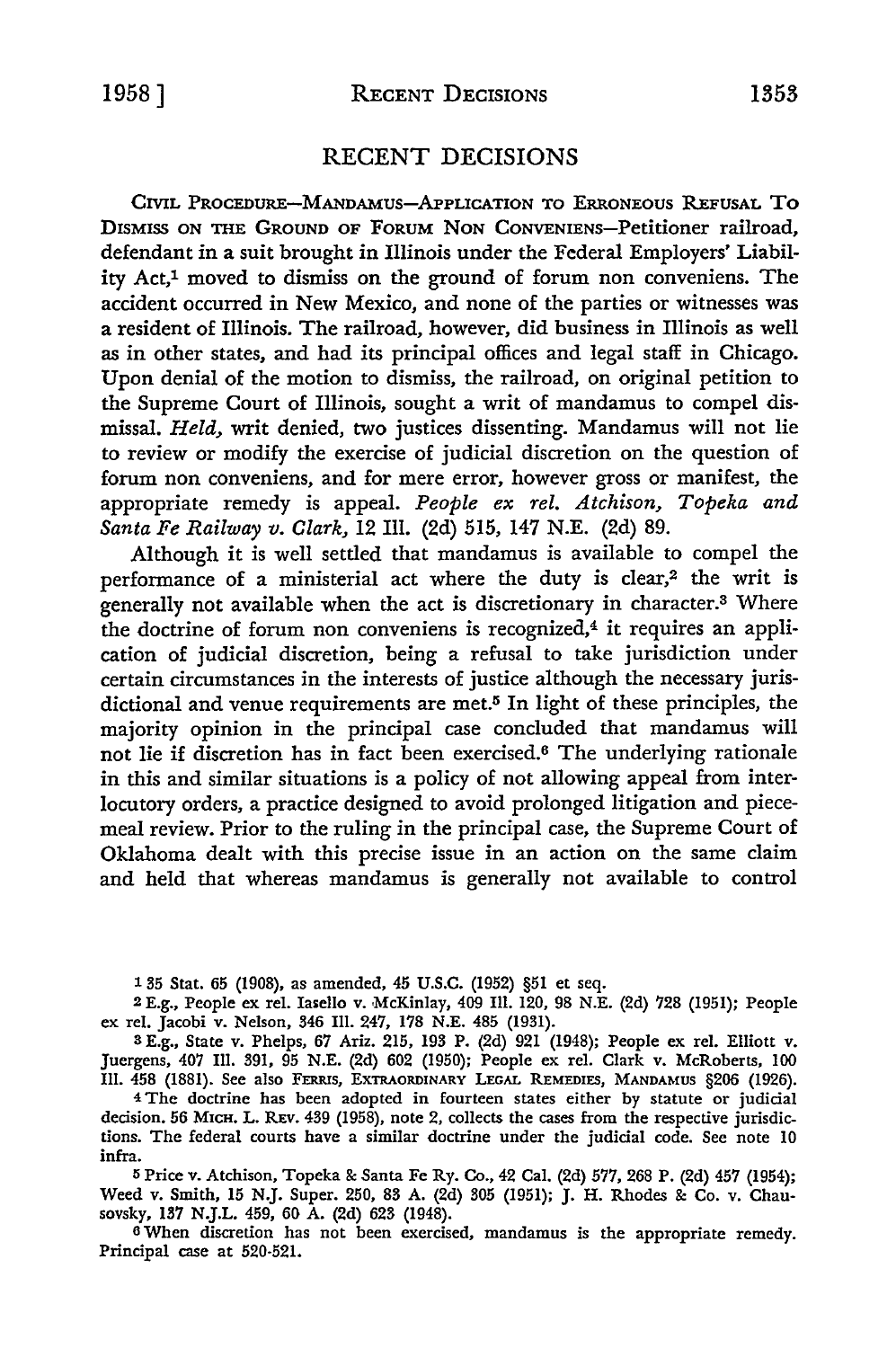the discretion of the trial court, it will lie to correct the exercise of discretion when that discretion has been clearly abused.7 The basis for the holding in the Oklahoma case appeared to be a concern over the burden of imported litigation in that forum. The federal courts have encountered a similar problem on the question of mandamus to correct errors in the issuance of transfer orders arising in FELA cases<sup>8</sup> under §1404 (a) of the judicial code.9 No unanimity of opinion has resulted.10 Some appellate courts have taken the position that the necessarily certain delay and expense involved in review by application for a writ of mandamus outweighs the potential risk of error by the district courts in dealing with transfer orders.11 The contrary view places primary emphasis\_ on the possibility of error without an effective remedy, and allows mandamus to issue when the decision is clearly erroneous.12 It is submitted that restricting the defendant to a remedy by way of appeal after a trial on the merits substantially defeats the purposes of forum non conveniens. That doctrine has two principal purposes, namely, protection of the defendant from a trial in a location where an undue burden in obtaining witness and evidence for his defense is placed upon him, and protection of the courts from imported litigation which unduly burdens the calendar.18 A trial on the merits means the courts already have been burdened and the defendant inconvenienced. Also, the defendant's appeal based on the ground of an inconvenient forum in all likelihood will not be regarded

7 Atchison, Topeka and Santa Fe Ry. Co. v. District Court of Creek County, (Okla. 1956) 298 P. (2d) 427. See also, St. Louis-San Francisco Ry. Co. v. Superior Court, Creek County, (Okla. 1955) 290 P. (2d) ll8; Missouri-Kansas-Texas R. v. District Court of Creek County, (Okla. 1956) 294 P. (2d) 579.

s A transfer order pursuant to §1404(a) of the judicial code is not to be directly equated with the doctrine of forum non conveniens. Norwood v. Kirkpatrick, 349 U.S. 29 (1955). Section 1404(a) contemplates transfer, while the doctrine of forum non conveniens contemplates dismissal. With this exception, however, there is no appreciable difference.

<sup>9</sup>28 U.S.C. (1952) §1404(a) provides: "For the convenience of parties and witnesses, in the interest of justice, a district court may transfer any civil action to any other district or division where it might have been brought."

10 Mandamus has been held to lie to correct transfer orders in Ford Motor Co. v. Ryan, (2d Cir. 1950) 182 F. (2d) 329; Atlantic Coast Line R. Co. v. Davis, (5th Cir. 1950) 185 F. (2d) 766; Nicol v. Koscinski, (6th Cir. 1951) 188 F. (2d) 537; Chicago, Rock Island & Pacific R. Co. v. Igoe, (7th Cir. 1955) 220 F. (2d) 299; Shapiro v. Bonanza Hotel, (9th Cir. 1950) 185 F. (2d) 777; Wiren v. Laws, (D.C. Cir. 1951) 194 F. (2d) 873. Mandamus has been held not to lie to correct transfer orders in In re Josephson, (1st Cir. 1954) 218 F. (2d) 174; All States Freight v. Modarelli, (3d Cir. 1952) 196 F. (2d) 1010; Clayton v. Warlick, (4th Cir. 1956) 232 F. (2d) 699; Great Northern Ry. Co. v. Hyde, (8th Cir. 1957) 238 F. (2d) 852. The question has not yet been decided by the Supreme Court. Norwood v. Kirkpatrick, riote 8 supra. Cf. generally LaBuy v. Howes Leather Co., 352 U.S. 249 (1957), noted in 56 MICH. L. REV. 130 (1957).

11 All States Freight v. Modarelli, note 10 supra; In re Josephson, note 10 supra. 12 Ford Motor Co. v. Ryan, note 10 supra.

13 Gulf Oil Corp. v. Gilbert, 330 U.S. 501 (1947); Stewart v. Litchenberg, 148 La. 195, 86 S. 734 (1920); Universal Adjustment Corp. v. Midland Bank, 281 Mass. 303, 184 N.E. 152 (1933); 56 MICH. L. REV. 439 at 441 (1958).